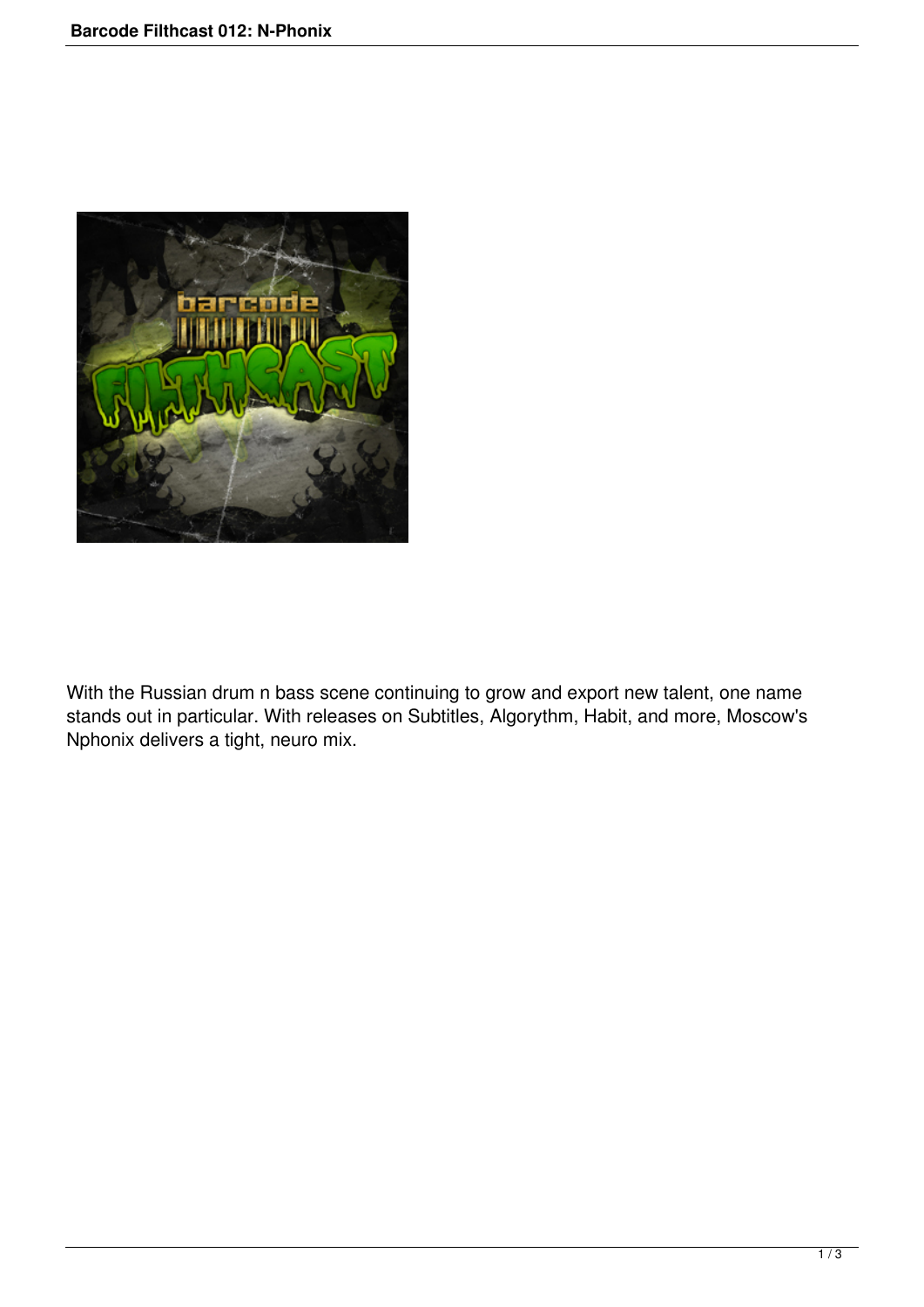From suspenseful tales of dark fantasy to experimental drum and bass extremes, antisocial audio to modern myth, bassy bangers and saucy smashers to pure and simple madness, this is the Barcode Recording Filthcast series. Part documentary, part slash fiction, the Barcode Filthcast, most acclaimed among young adults seamlessly intervenes the finest in awe-full hard hitting drum and bass, featuring artists such as Current Value, T.Z.A, Raiden, Counterstrike, Limewax, Infiltrata, SPL and more.

## **Tracklist Barcode Filthcast 012 by N-Phonix**

- 01. Masheen Resin (N-Phonix Remix) [Sudden Def]
- 02. Jade & Ryme Tyme Venom [Citrus Recordings]
- 03. N-Phonix & Enei Quicksilver [Citrus Recordings]
- 04. Task Horizon & Mind Elevation Watch The Skys [Dangerous New Age]
- 05. N-Phonix & Logical Antigravity [Subtitles]
- 06. Raiden La Luna [Renegade Hardware]
- 07. N-Phonix & Enei Shadowdancer [Icarus Audio]